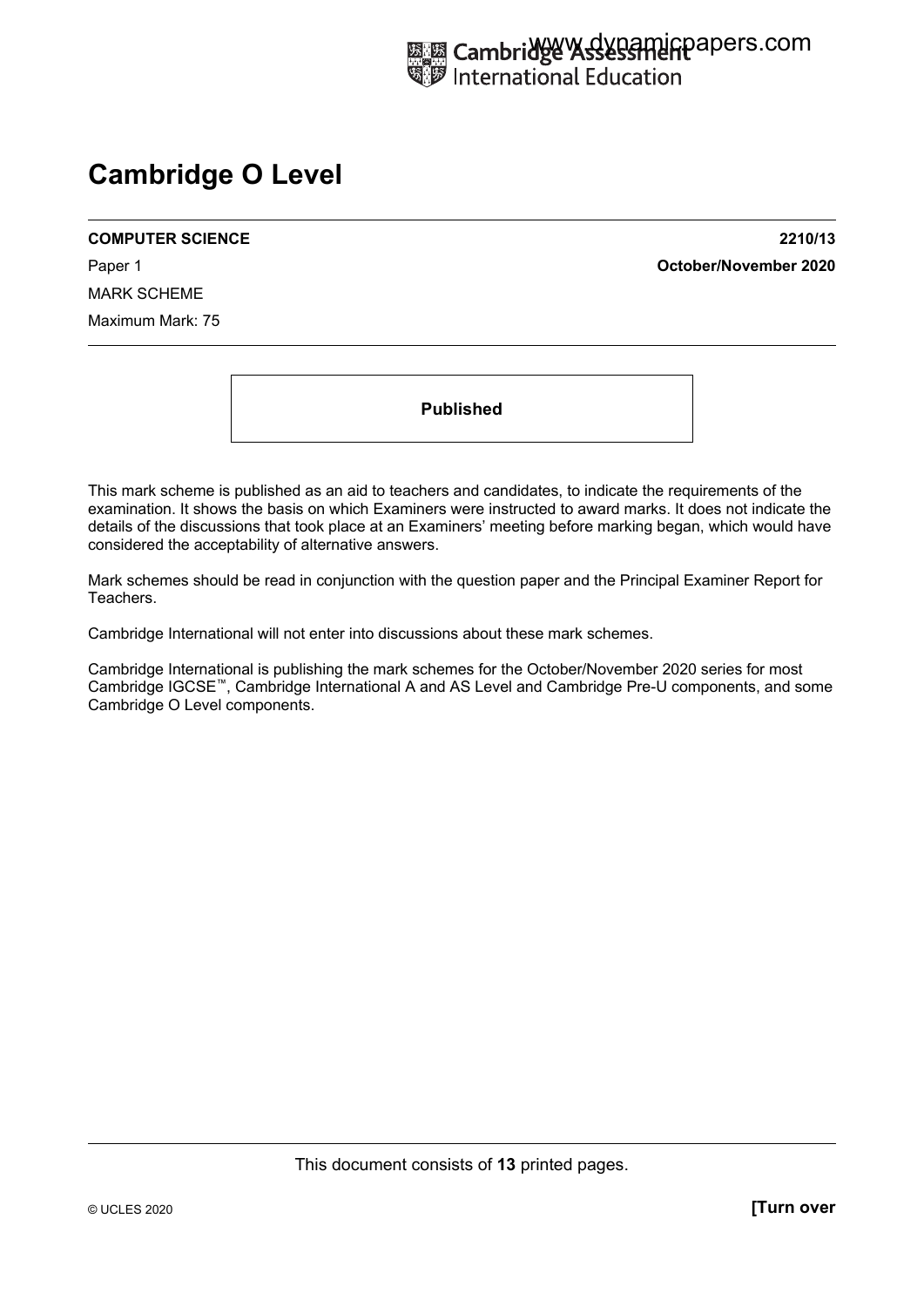### **Generic Marking Principles**

These general marking principles must be applied by all examiners when marking candidate answers. They should be applied alongside the specific content of the mark scheme or generic level descriptors for a question. Each question paper and mark scheme will also comply with these marking principles.

GENERIC MARKING PRINCIPLE 1:

Marks must be awarded in line with:

- the specific content of the mark scheme or the generic level descriptors for the question
- the specific skills defined in the mark scheme or in the generic level descriptors for the question
- the standard of response required by a candidate as exemplified by the standardisation scripts.

GENERIC MARKING PRINCIPLE 2:

Marks awarded are always **whole marks** (not half marks, or other fractions).

GENERIC MARKING PRINCIPLE 3:

Marks must be awarded **positively**:

- marks are awarded for correct/valid answers, as defined in the mark scheme. However, credit is given for valid answers which go beyond the scope of the syllabus and mark scheme, referring to your Team Leader as appropriate
- marks are awarded when candidates clearly demonstrate what they know and can do
- marks are not deducted for errors
- marks are not deducted for omissions
- answers should only be judged on the quality of spelling, punctuation and grammar when these features are specifically assessed by the question as indicated by the mark scheme. The meaning, however, should be unambiguous.

GENERIC MARKING PRINCIPLE  $4$ 

Rules must be applied consistently, e.g. in situations where candidates have not followed instructions or in the application of generic level descriptors.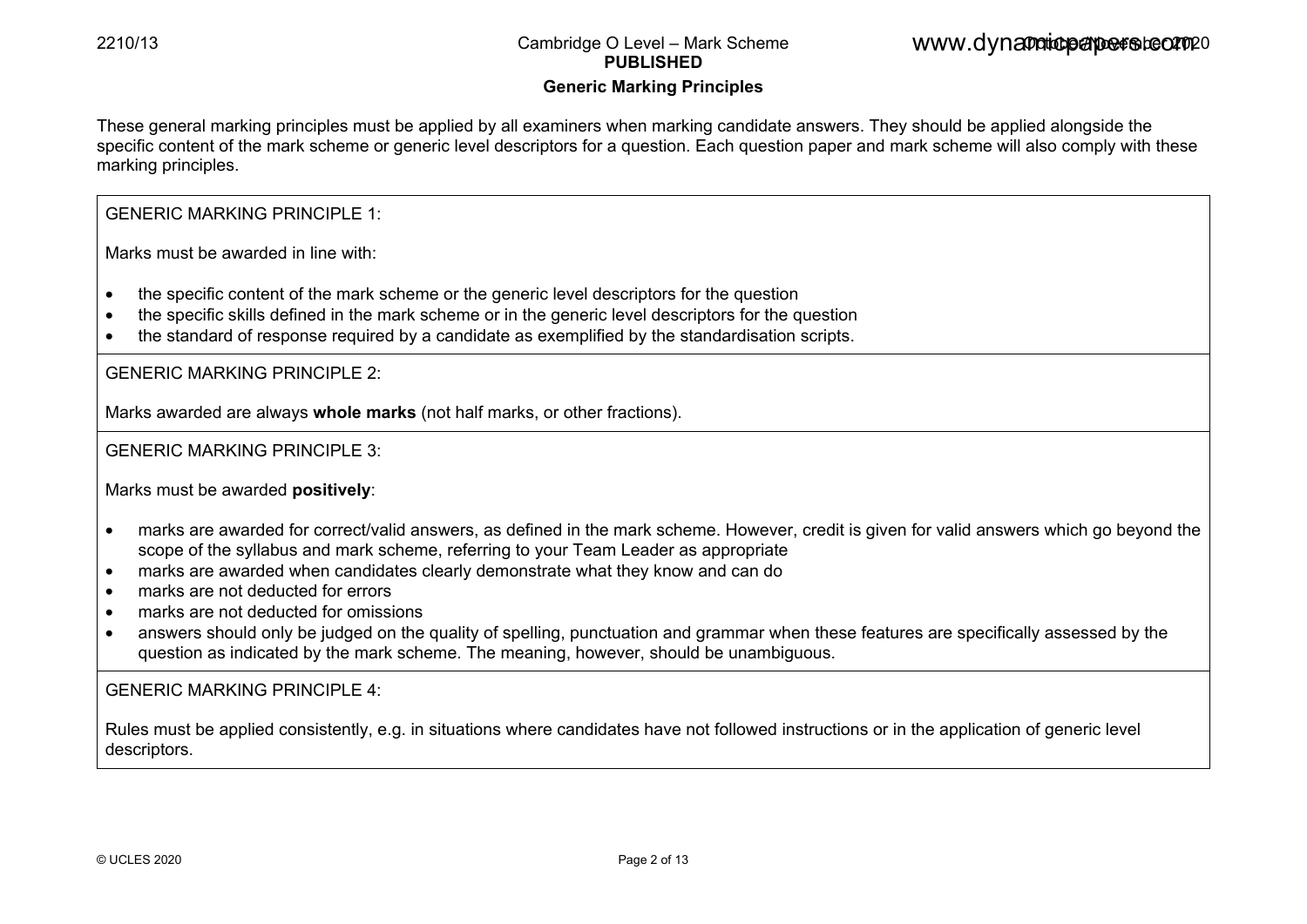#### GENERIC MARKING PRINCIPLE 5:

Marks should be awarded using the full range of marks defined in the mark scheme for the question (however; the use of the full mark range may be limited according to the quality of the candidate responses seen).

### GENERIC MARKING PRINCIPLE 6:

Marks awarded are based solely on the requirements as defined in the mark scheme. Marks should not be awarded with grade thresholds or grade descriptors in mind.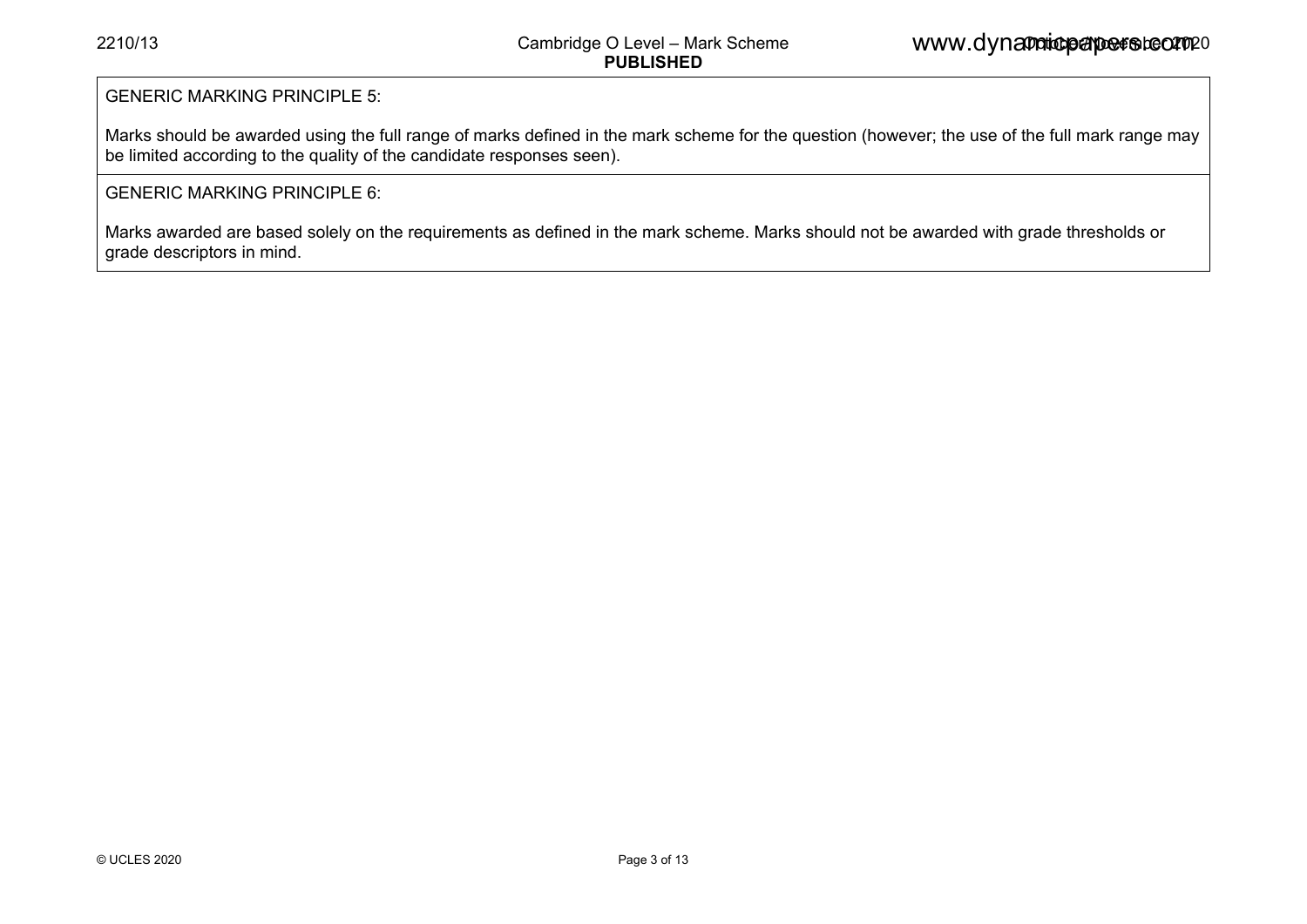| Question |                                |                         |                          | <b>Answer</b>                    |
|----------|--------------------------------|-------------------------|--------------------------|----------------------------------|
|          | One mark for each correct row: |                         |                          |                                  |
|          | <b>Device</b>                  | Input<br>$(\checkmark)$ | Output<br>$(\checkmark)$ | <b>Storage</b><br>$(\checkmark)$ |
|          | Solid state drive (SSD)        |                         |                          | $\checkmark$                     |
|          | Headphones                     |                         | $\checkmark$             |                                  |
|          | 2D cutter                      |                         | $\checkmark$             |                                  |
|          | LCD projector                  |                         | $\checkmark$             |                                  |
|          | Microphone                     | $\checkmark$            |                          |                                  |

| Question | <b>Answer</b>                                                                                  | <b>Marks</b> |
|----------|------------------------------------------------------------------------------------------------|--------------|
| 2(a)     | Control unit // CU<br>$\overline{\phantom{m}}$                                                 |              |
| 2(b)     | Arithmetic logic unit // ALU<br>$\overline{\phantom{m}}$                                       |              |
| 2(c)     | Program counter // memory address register // PC // MAR<br>$\overline{\phantom{m}}$            |              |
| 2(d)     | Memory data register // current instruction register // MDR // CIR<br>$\overline{\phantom{0}}$ |              |
| 2(e)     | Memory data register // MDR<br>$\overline{\phantom{0}}$                                        |              |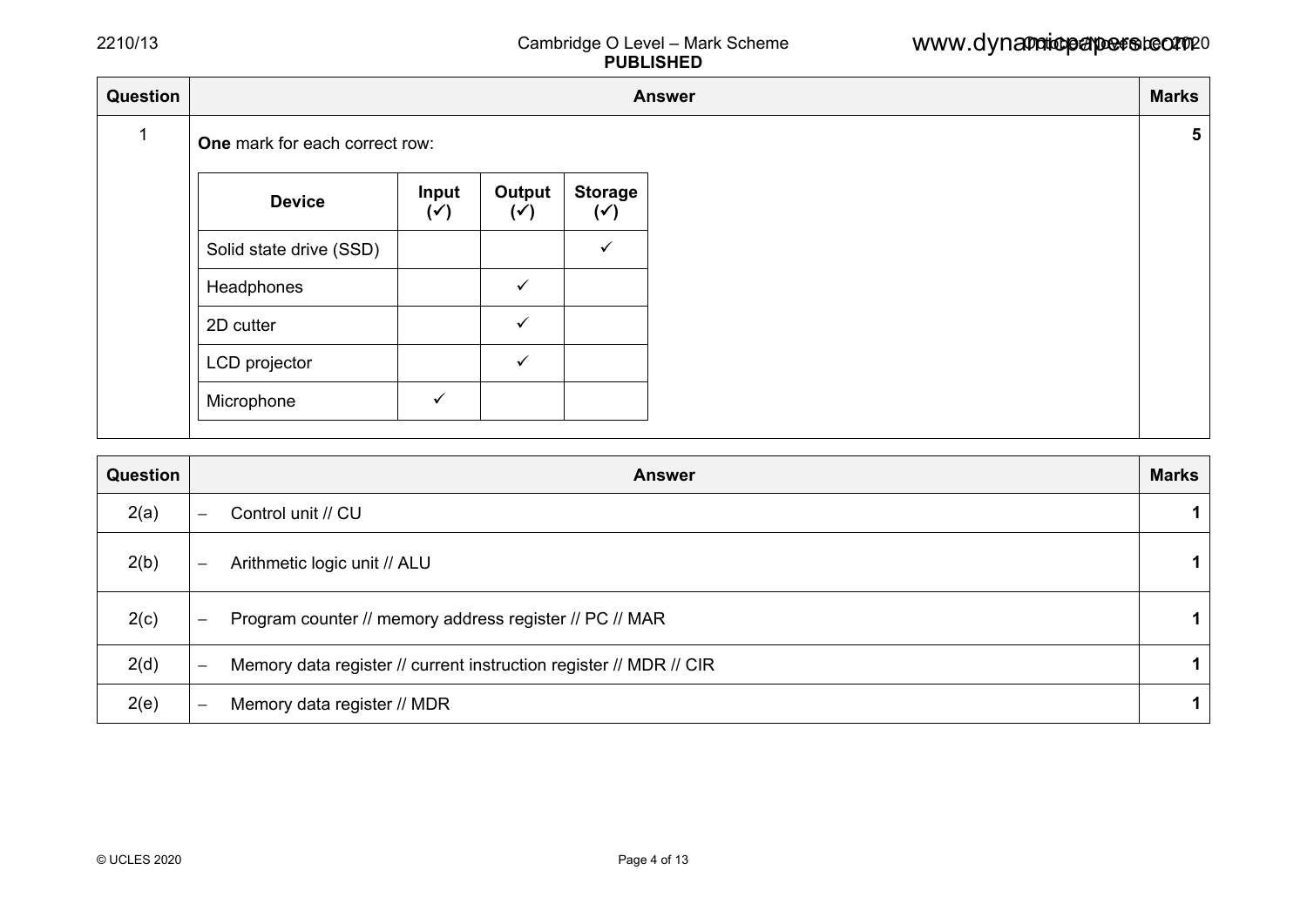| <b>Question</b> |                                                    |                                                            |                                  |                                    | <b>Answer</b> | <b>Marks</b> |
|-----------------|----------------------------------------------------|------------------------------------------------------------|----------------------------------|------------------------------------|---------------|--------------|
| 3(a)            |                                                    | One mark per each correct row:                             |                                  |                                    |               |              |
|                 | <b>Denary</b>                                      | <b>Binary Conversion</b>                                   | <b>Correct</b><br>$(\check{ }')$ | <b>Incorrect</b><br>$(\check{ }')$ |               |              |
|                 | 145                                                | 10010001                                                   | $\checkmark$                     |                                    |               |              |
|                 | 179                                                | 10110101                                                   |                                  | $\checkmark$                       |               |              |
|                 | 11                                                 | 00010011                                                   |                                  | $\checkmark$                       |               |              |
|                 | 100                                                | 01100010                                                   |                                  | $\checkmark$                       |               |              |
|                 |                                                    |                                                            |                                  |                                    |               |              |
| 3(b)            | $\mathsf{C}$<br>$\overline{\phantom{0}}$<br>4<br>— | One mark for each correct conversion in the correct order: |                                  |                                    |               |              |
|                 | $\mathbf 0$<br>$\qquad \qquad -$                   |                                                            |                                  |                                    |               |              |

| Question | <b>Answer</b>                                                                                                                                                                                                                                                                                                                                                                                                                                                                                                                                                                             | <b>Marks</b> |
|----------|-------------------------------------------------------------------------------------------------------------------------------------------------------------------------------------------------------------------------------------------------------------------------------------------------------------------------------------------------------------------------------------------------------------------------------------------------------------------------------------------------------------------------------------------------------------------------------------------|--------------|
| 4(a)     | Any four from:<br>Browsers sends URL to DNS<br>$\dots$ using HTTP<br>$\overline{\phantom{0}}$<br>DNS finds matching IP addresses for URL<br>$\qquad \qquad -$<br>and sends IP address to web browser<br>Web browser sends request to IP address/web server for web pages<br>Web pages are sent from web server to browser<br>$\overline{\phantom{0}}$<br>Browser renders HTML to display web pages<br>$\qquad \qquad -$<br>Any security certificates are exchanged/authenticated // SSL/HTTPS is used to secure the data<br>$\overbrace{\phantom{123221111}}$<br>encrypting any data sent | 4            |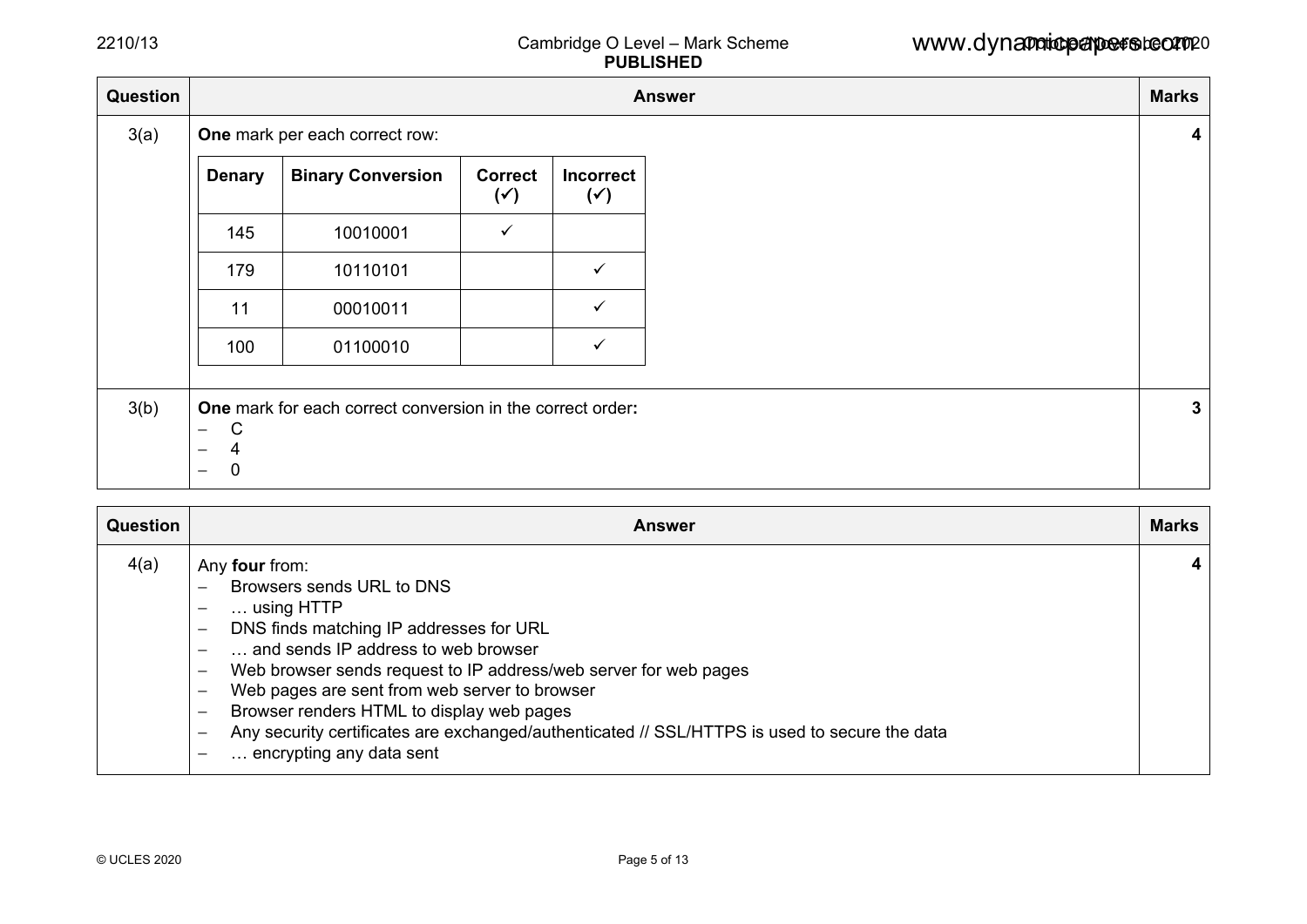| Question | <b>Answer</b>                                                                                                                                                                                                                                            | <b>Marks</b> |
|----------|----------------------------------------------------------------------------------------------------------------------------------------------------------------------------------------------------------------------------------------------------------|--------------|
| 4(b)     | Any three from:<br>Hacking<br>$\overline{\phantom{m}}$<br>Denial of service (DoS)<br>$\overline{\phantom{0}}$<br>Malware<br>$\overline{\phantom{m}}$<br><b>Virus</b><br>$\overline{\phantom{m}}$<br>NOTE: three suitable types of malware can be awarded | $\mathbf{3}$ |

| Question | <b>Answer</b>                                                                                                                                                                                                                                                                                         | <b>Marks</b> |
|----------|-------------------------------------------------------------------------------------------------------------------------------------------------------------------------------------------------------------------------------------------------------------------------------------------------------|--------------|
| 5(a)     | One mark for correct tick, two marks for description                                                                                                                                                                                                                                                  | 3            |
|          | Serial<br>$\overline{\phantom{0}}$                                                                                                                                                                                                                                                                    |              |
|          | Bits sent one at a time<br>$\overline{\phantom{0}}$<br>Single wire<br>—                                                                                                                                                                                                                               |              |
|          | If parallel given, no mark for parallel, but follow through for correct description of parallel:                                                                                                                                                                                                      |              |
|          | Multiple bits sent at a time<br>—<br>Multiple wires<br>—                                                                                                                                                                                                                                              |              |
| 5(b)     | Any three from:<br>Universal connection // industry standard<br>—<br>Can only be inserted one way<br>—<br>Backward compatible<br>—<br>Auto configures // automatically recognised devices<br>—<br>Can power devices<br>—<br>Fast data transfer speed<br>—<br>Inexpensive to purchase/manufacture<br>— | 3            |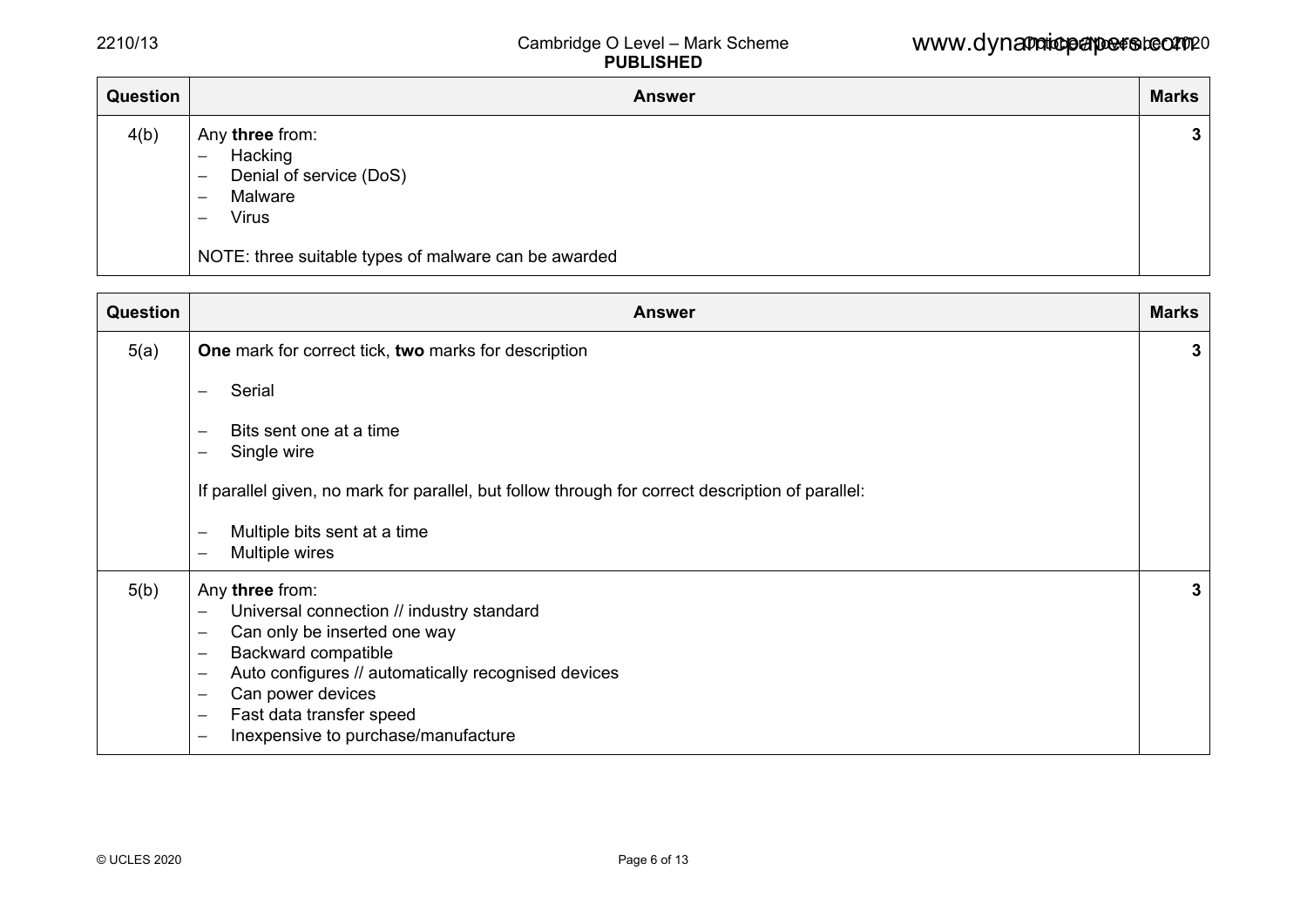| Question | <b>Answer</b>                                                                                                                   | <b>Marks</b> |
|----------|---------------------------------------------------------------------------------------------------------------------------------|--------------|
| 5(c)     | Any two from:<br><b>TLS</b><br>$\overline{\phantom{m}}$<br><b>SSL</b><br>$\qquad \qquad -$<br><b>HTTPS</b><br>$\qquad \qquad -$ | $\mathbf{2}$ |

| Question | <b>Answer</b>                                                                                                                                                                                                             | <b>Marks</b> |
|----------|---------------------------------------------------------------------------------------------------------------------------------------------------------------------------------------------------------------------------|--------------|
| 6        | Key // Algorithm<br>$\overline{\phantom{0}}$<br>Algorithm // Key (must be opposite of first one)<br>$\overline{\phantom{m}}$<br>Plain<br>$\overline{\phantom{0}}$<br>Cypher<br>—<br>Key // Algorithm<br>$\qquad \qquad -$ | Ð            |

| Question |                                                                                                                                                                                                        |                        |                       | <b>Answer</b> | <b>Marks</b>            |
|----------|--------------------------------------------------------------------------------------------------------------------------------------------------------------------------------------------------------|------------------------|-----------------------|---------------|-------------------------|
| 7(a)     | One mark for each correct row:                                                                                                                                                                         |                        |                       |               | $\overline{\mathbf{4}}$ |
|          | 8-bit binary value                                                                                                                                                                                     | Even<br>$(\check{ }')$ | Odd<br>$(\check{ }')$ |               |                         |
|          | 10000001                                                                                                                                                                                               | $\checkmark$           |                       |               |                         |
|          | 10000010                                                                                                                                                                                               | $\checkmark$           |                       |               |                         |
|          | 00101001                                                                                                                                                                                               |                        | $\checkmark$          |               |                         |
|          | 00101000                                                                                                                                                                                               | $\checkmark$           |                       |               |                         |
| 7(b)     | Any one from:<br>Transposition error<br>$\overline{\phantom{m}}$<br>When bits still add up to odd/even number<br>$\overline{\phantom{m}}$<br>Even number of incorrect bits<br>$\overline{\phantom{0}}$ |                        |                       |               | 1                       |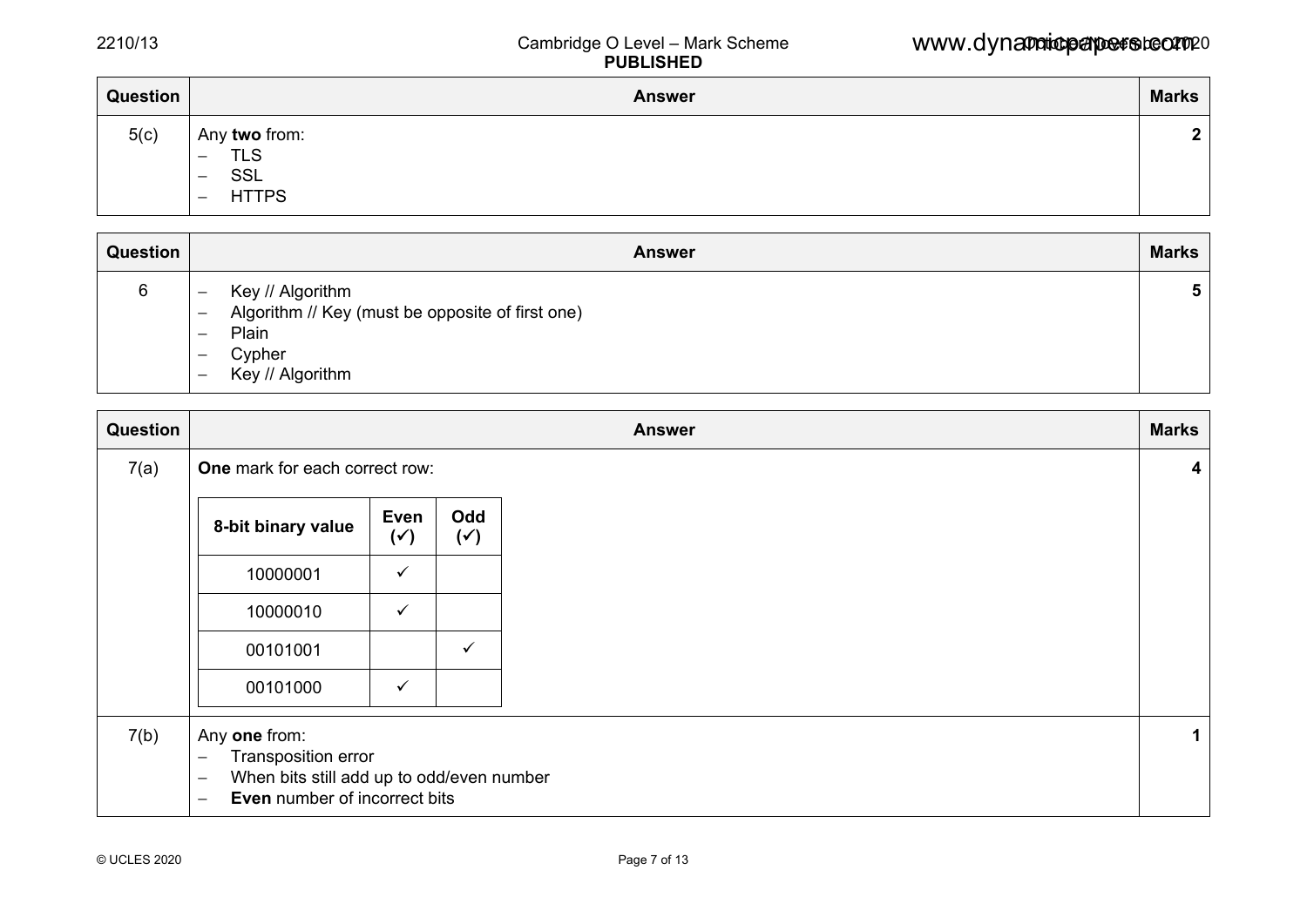| Question | <b>Answer</b>                                                | <b>Marks</b> |
|----------|--------------------------------------------------------------|--------------|
| 7(c)     | Any one from:<br><b>ARQ</b><br>$\qquad \qquad -$<br>Checksum |              |

| <b>Question</b> | <b>Answer</b>                                                                                                                                                                                                                                                                                                                                                                                                                                      | <b>Marks</b> |
|-----------------|----------------------------------------------------------------------------------------------------------------------------------------------------------------------------------------------------------------------------------------------------------------------------------------------------------------------------------------------------------------------------------------------------------------------------------------------------|--------------|
| 8(a)            | Any three from:<br>Liquid crystal display<br>The display is made of pixels<br>arranged in a matrix<br>$\qquad \qquad -$<br>Uses a flat panel display<br>$\qquad \qquad -$<br>Backlit display<br>with CCFLs/LEDs<br>Uses light-modulating properties of liquid crystals<br>$\qquad \qquad -$<br>Crystals can be turned between opaque and transparent (to allow light to pass)<br>$\qquad \qquad$<br>Colours created using RGB<br>$\qquad \qquad -$ | 3            |
| 8(b)            | Any three from:<br>Low power consumption<br>Runs at cool temperature<br>$\qquad \qquad -$<br>Do not suffer image burn<br>$\qquad \qquad -$<br>Do not suffer flicker issues<br>Bright image/colours<br>$\qquad \qquad -$<br>High resolution image<br>$\qquad \qquad -$<br>Cheaper to purchase than e.g. LED screen<br>$\qquad \qquad$                                                                                                               | 3            |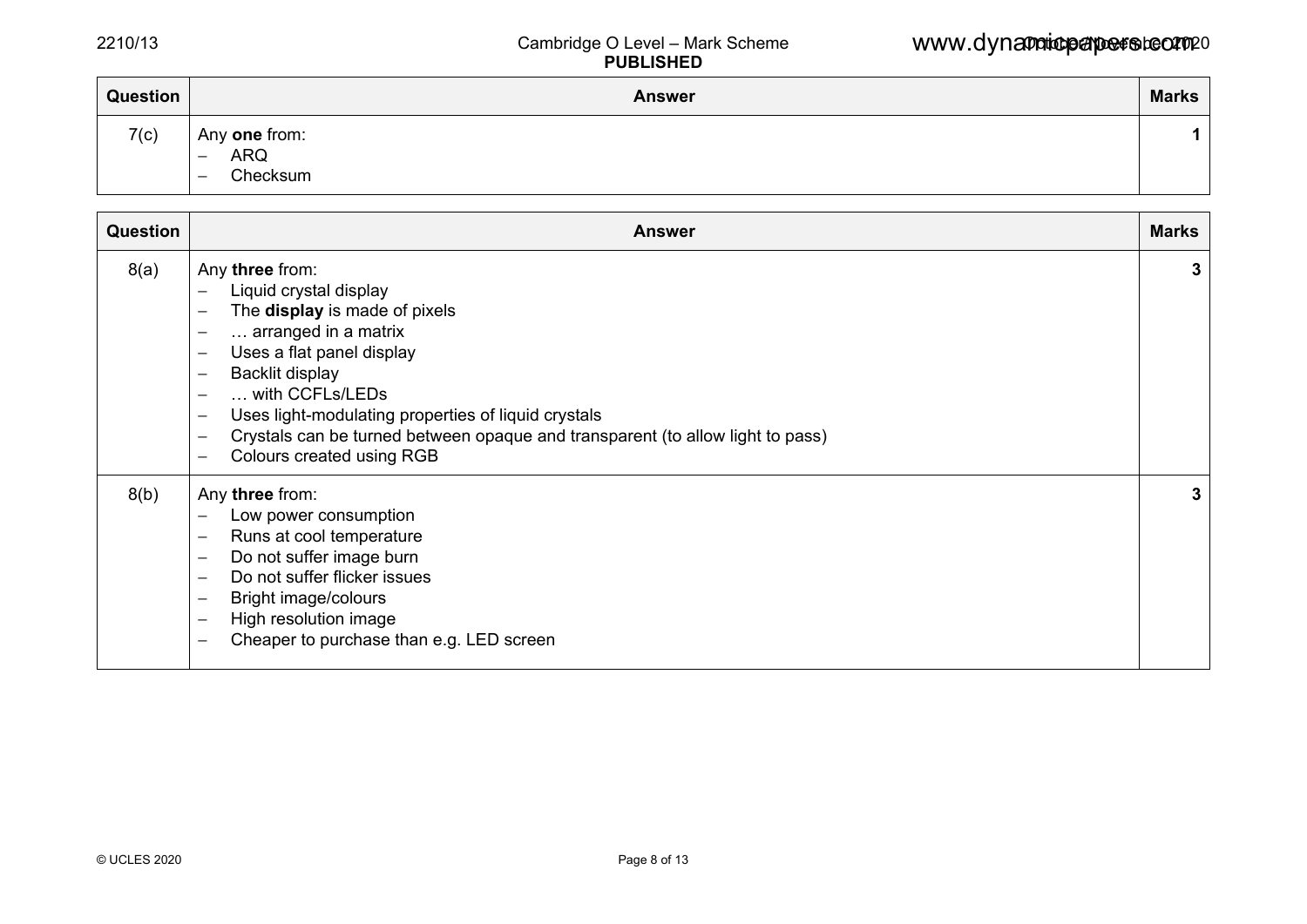| <b>Question</b> | Answer                                                                                                                                                                                                                                                                                                                                                                                        | <b>Marks</b> |
|-----------------|-----------------------------------------------------------------------------------------------------------------------------------------------------------------------------------------------------------------------------------------------------------------------------------------------------------------------------------------------------------------------------------------------|--------------|
| 9(a)            | Any three from:<br>Both need a red laser to read/write data<br>$\overline{\phantom{0}}$<br>Both are spun to be read<br>$\overline{\phantom{m}}$<br>Both use spiral tracks for data<br>$\overline{\phantom{0}}$<br>Both are optical storage<br>$\overline{\phantom{0}}$<br>Both are off-line storage // both non-volatile<br>$\overline{\phantom{0}}$<br>Both use pits and lands to store data | 3            |
| 9(b)            | Any one from:<br>DVD can be dual layer, but CD can only be single<br>$\overline{\phantom{0}}$<br>DVD has higher storage capacity<br>DVD has a shorter wavelength laser<br>$\qquad \qquad -$<br>DVD are spun faster<br>DVDs have a higher data transfer rate<br>$\overline{\phantom{m}}$                                                                                                       | 1.           |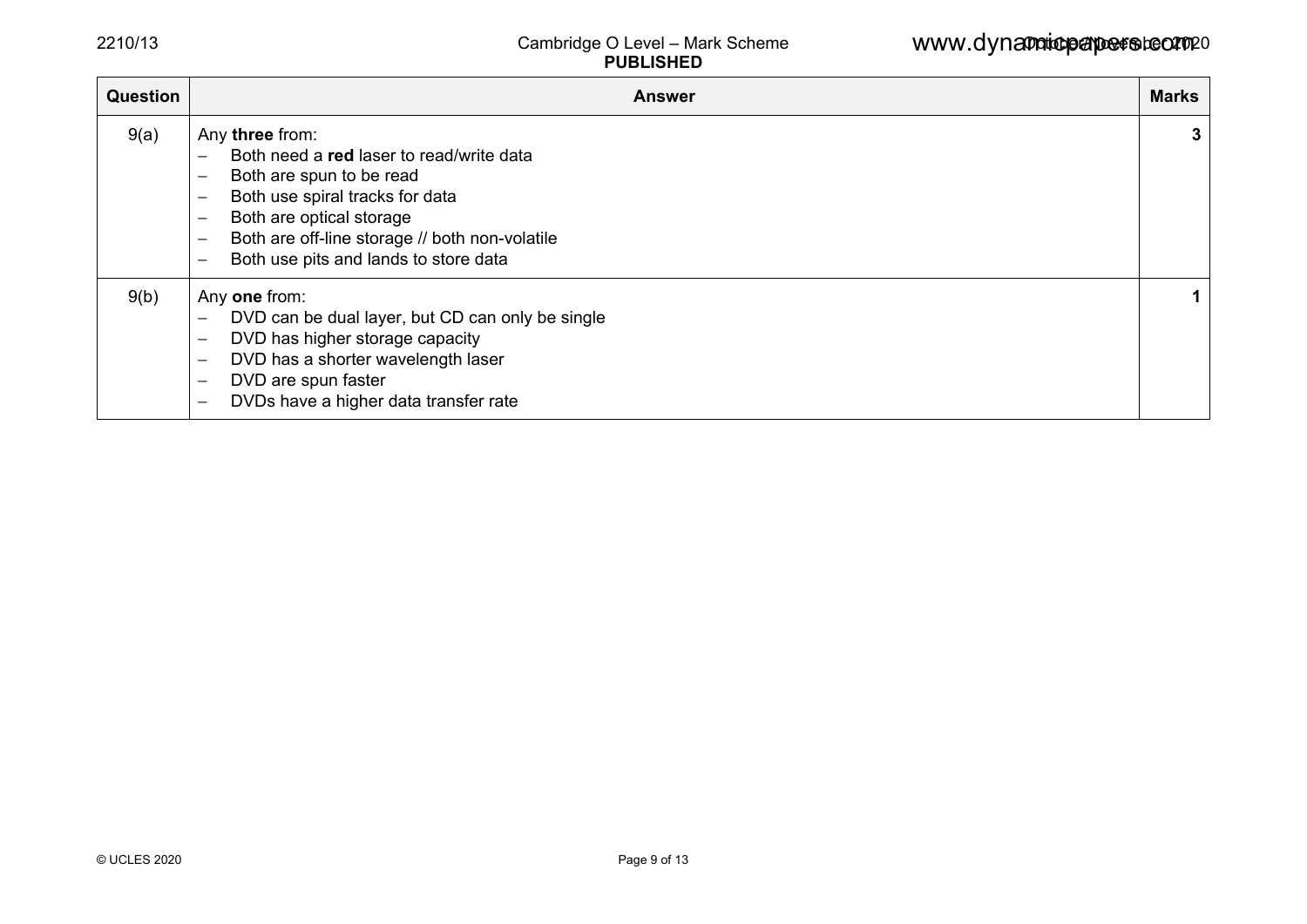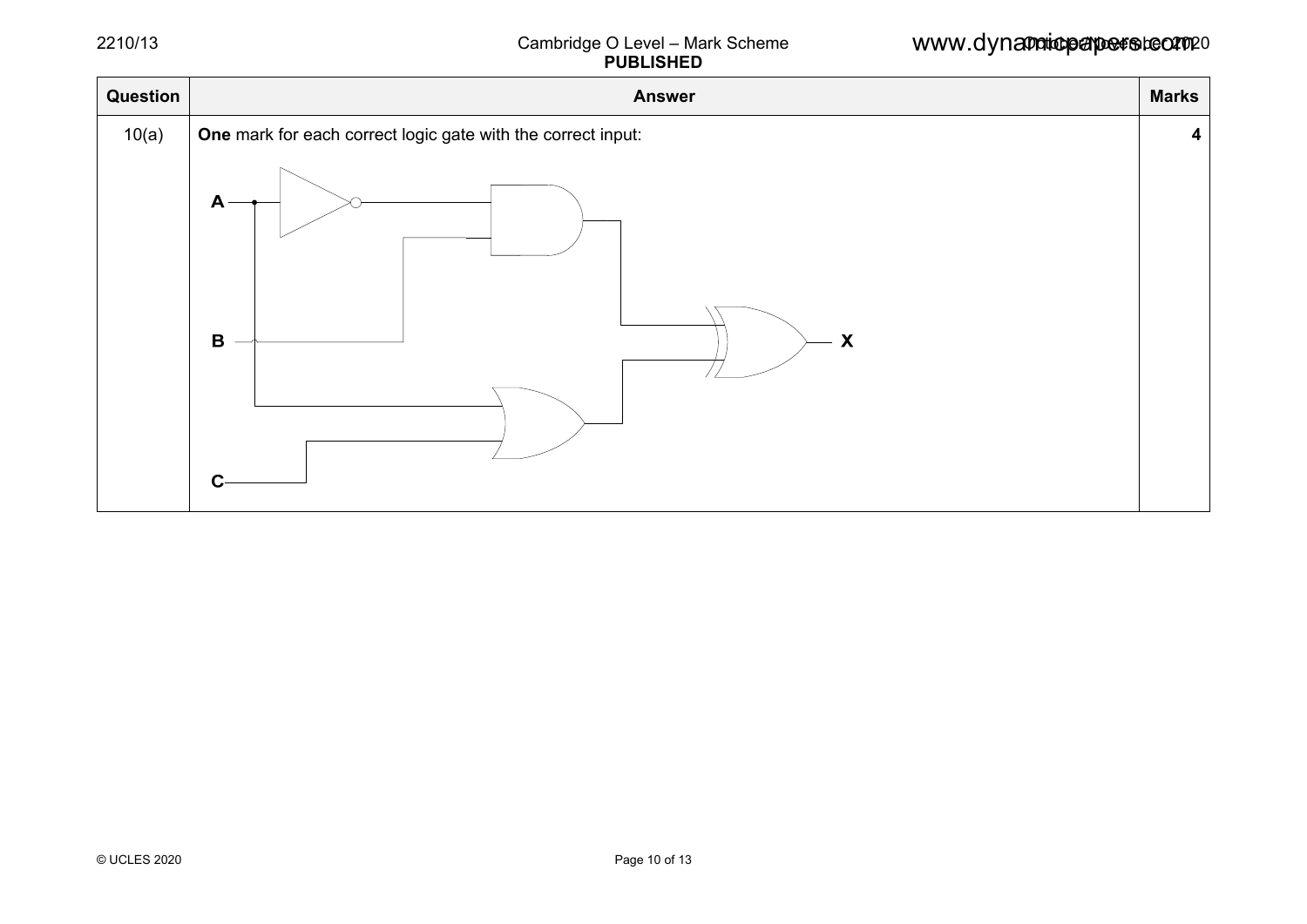| Question | <b>Answer</b>                                                                                                                                                                                                                                                                                                                                                                                                                                                                                                |              |              |                                                                                                                                                  |                           |  |   |  |
|----------|--------------------------------------------------------------------------------------------------------------------------------------------------------------------------------------------------------------------------------------------------------------------------------------------------------------------------------------------------------------------------------------------------------------------------------------------------------------------------------------------------------------|--------------|--------------|--------------------------------------------------------------------------------------------------------------------------------------------------|---------------------------|--|---|--|
| 10(b)    |                                                                                                                                                                                                                                                                                                                                                                                                                                                                                                              |              |              | Four marks for 8 correct outputs<br>Three marks for 6/7 correct outputs<br>Two marks for 4/5 correct outputs<br>One mark for 2/3 correct outputs |                           |  | 4 |  |
|          | $\mathsf{A}$                                                                                                                                                                                                                                                                                                                                                                                                                                                                                                 | B            | $\mathbf c$  | <b>Working space</b>                                                                                                                             | $\boldsymbol{\mathsf{X}}$ |  |   |  |
|          | 0                                                                                                                                                                                                                                                                                                                                                                                                                                                                                                            | 0            | $\mathbf 0$  |                                                                                                                                                  | $\mathbf 0$               |  |   |  |
|          | 0                                                                                                                                                                                                                                                                                                                                                                                                                                                                                                            | 0            | $\mathbf{1}$ |                                                                                                                                                  | 1                         |  |   |  |
|          | $\mathbf 0$                                                                                                                                                                                                                                                                                                                                                                                                                                                                                                  | $\mathbf 1$  | $\mathbf 0$  |                                                                                                                                                  | $\mathbf 1$               |  |   |  |
|          | $\mathbf 0$                                                                                                                                                                                                                                                                                                                                                                                                                                                                                                  | $\mathbf 1$  | $\mathbf{1}$ |                                                                                                                                                  | $\mathbf 0$               |  |   |  |
|          | 1                                                                                                                                                                                                                                                                                                                                                                                                                                                                                                            | 0            | 0            |                                                                                                                                                  | 1                         |  |   |  |
|          | $\mathbf{1}$                                                                                                                                                                                                                                                                                                                                                                                                                                                                                                 | 0            | $\mathbf{1}$ |                                                                                                                                                  | 1                         |  |   |  |
|          | $\mathbf 1$                                                                                                                                                                                                                                                                                                                                                                                                                                                                                                  | $\mathbf{1}$ | 0            |                                                                                                                                                  | 1                         |  |   |  |
|          | 1                                                                                                                                                                                                                                                                                                                                                                                                                                                                                                            | 1            | 1            |                                                                                                                                                  | 1                         |  |   |  |
|          |                                                                                                                                                                                                                                                                                                                                                                                                                                                                                                              |              |              |                                                                                                                                                  |                           |  |   |  |
| 11       | Six from:<br>Suitable sensor used e.g. motion sensor/pressure sensor<br>$\overline{\phantom{0}}$<br>(Analogue) data is converted to digital (using ADC)<br>$\qquad \qquad -$<br>Sensor sends data to microprocessor<br>Data compared to stored data<br>$\overline{\phantom{m}}$<br>if value outside range/within range water is sprayed<br>$\qquad \qquad -$<br>signal sent to actuator to spray water<br>if value within range/outside range no action taken<br>Continuous loop<br>$\overline{\phantom{m}}$ |              |              |                                                                                                                                                  |                           |  |   |  |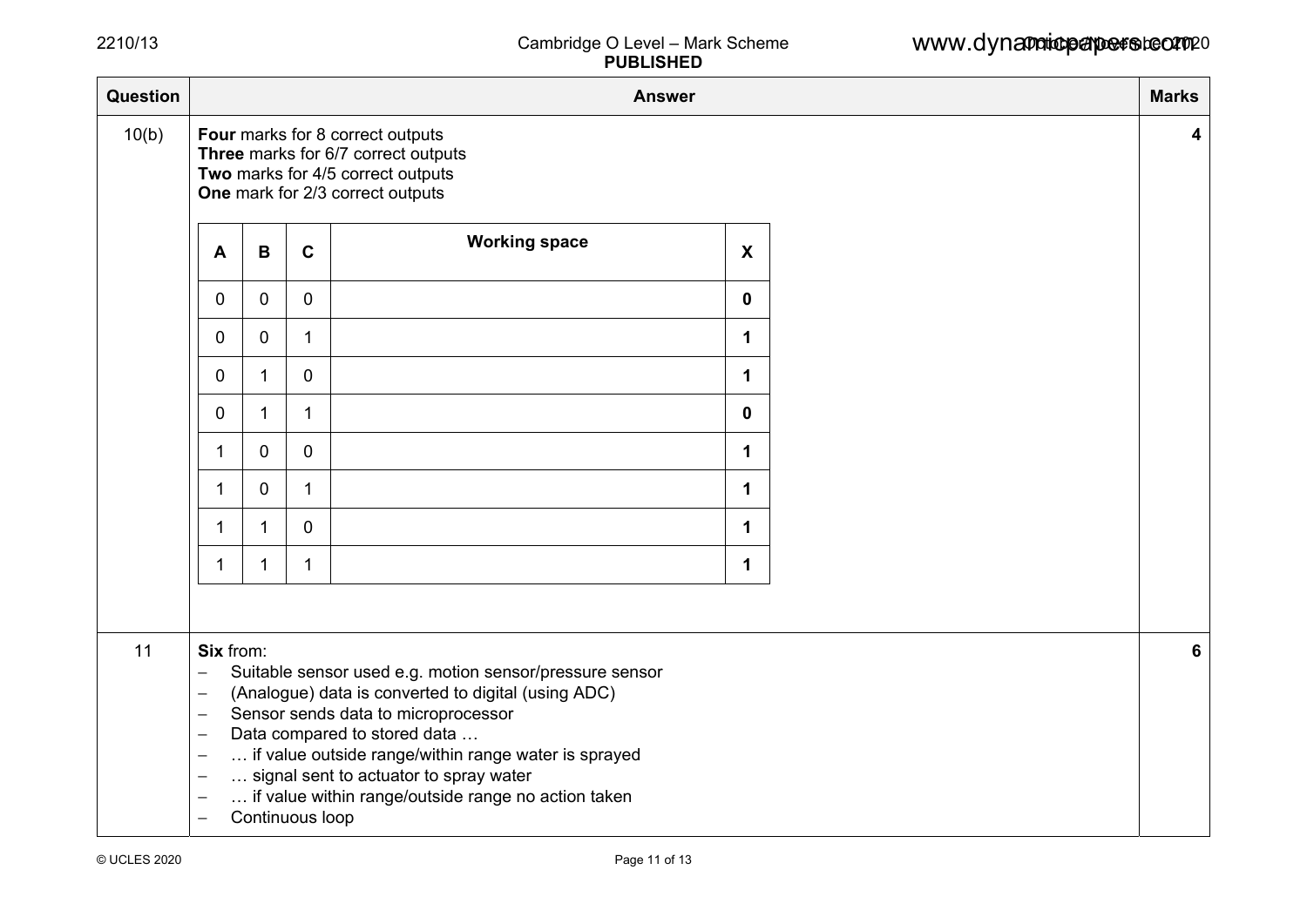| <b>Question</b> | <b>Answer</b>                                                  |                               |                                |  |  |  |  |  |
|-----------------|----------------------------------------------------------------|-------------------------------|--------------------------------|--|--|--|--|--|
| 12              | One mark for each correct row:                                 |                               |                                |  |  |  |  |  |
|                 | <b>Statement</b>                                               | <b>True</b><br>$(\checkmark)$ | <b>False</b><br>$(\checkmark)$ |  |  |  |  |  |
|                 | Provides access to the Internet for customers                  |                               |                                |  |  |  |  |  |
|                 | Can determine the maximum bandwidth available for customers    | ✓                             |                                |  |  |  |  |  |
|                 | Monitors the volume of data downloaded by customers            |                               |                                |  |  |  |  |  |
|                 | Can provide an IP address for the customer                     |                               |                                |  |  |  |  |  |
|                 | Stores the content for all web pages available on the Internet |                               |                                |  |  |  |  |  |